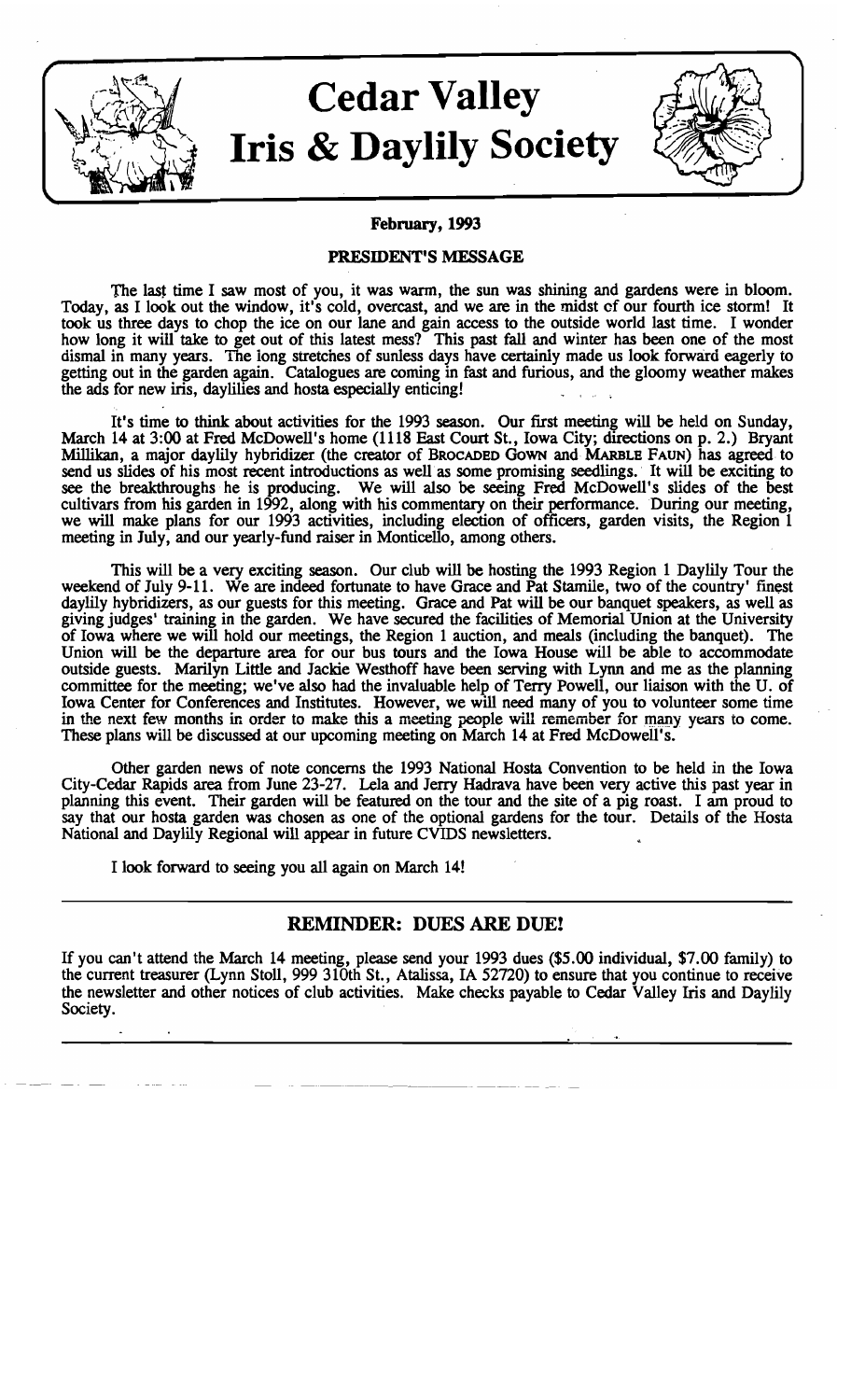## SCHEDULE OF UPCOMING EVENTS OF INTEREST TO CVIDS MEMBERS

March 14: CVIDS spring meeting. Fred McDowell's house (1118 E. Court St., Iowa City), 2:00 PM. Business meeting, election of officers, plans for 1993 club activities. Slide show: "Notable Daylilies in the McDowell Garden, 1992" and Bryant Millikan's recent introductions and seedlings.

April 15-18: AIS Median Spree, Oklahoma City, OK. 1500 guest median iris by 50 different hybridizers in 8 tour gardens. For further information, contact Lynn or Barry Stoll (946-3471).

April 20: Harshbarger Hosta Society meeting. Local hosta club meets in one of the Iowa City Public Library meeting rooms. Focus of meeting will be the upcoming national convention. For further information, contact Lela Hadrava (362-1375).

April21-24: American Iris Society National Convention, Ft. Worth, Texas. For further information, contact Lynn or Barry Stoll  $(946-3471)$ .

May 8: Project Green Plant Sale. Carver-Hawkeye Arena, 9:00 AM-Noon.

June 5-6: American Iris Society Region 21 Spring Tour, Sioux Falls, SD. Details will be provided when they become available. Everyone is welcome; you don't have to be an AIS member to attend. Our club might consider carpooling or renting a van to attend, as the Lincoln club did when they came to our spring tour in 1991.

June 27: Project Green Garden Tour, Iowa City.

July 9-11: American Hemerocallis Society Region 1 Meeting, Iowa City, IA. Details on p. 5 of this newsletter. An excellent opportunity to attend a regional AHS event, tour some excellent gardens, and meet some new daylily friends. You don't have to be an AHS member to attend.

July 15-17: American Hemerocallis Society National Convention, Pittsburgh, PA. For details, consult "The Daylily Journal" (available from any AHS member).

## UPCOMING CVlDS EVENTS

These will be planned and scheduled at the March 14 meeting. We hope to tour as many gardens as posslble during the bloom seasons for iris (both medians and tall bearded) and daylilies. We also hope to plan some slide shows, an auction of club iris and daylilies, and a plant sale (our only fund-raising event), and some picnics or potlucks.

What would you like the club to do this year? Come to our meeting, or pass along your suggestions to any of the current officers.

Directions to the McDowell house: Interstate 80 to Exit 246 (Highway 1-Iowa City-Solon-Lake MacBride). Follow Highway 1 into Iowa City. Go about 3 miles on Highway 1 (it is Dodge St. in Iowa City) to the fourth traffic light, at East Burlington St. Tum left on to Burlington St., go three blocks to Summit St. (a traffic light at this intersection), go one block to East Court St. (a dead end on Summit St.), tum left onto East Court St. Go a block and a half to #1118, a large white frame house on the left as you go East.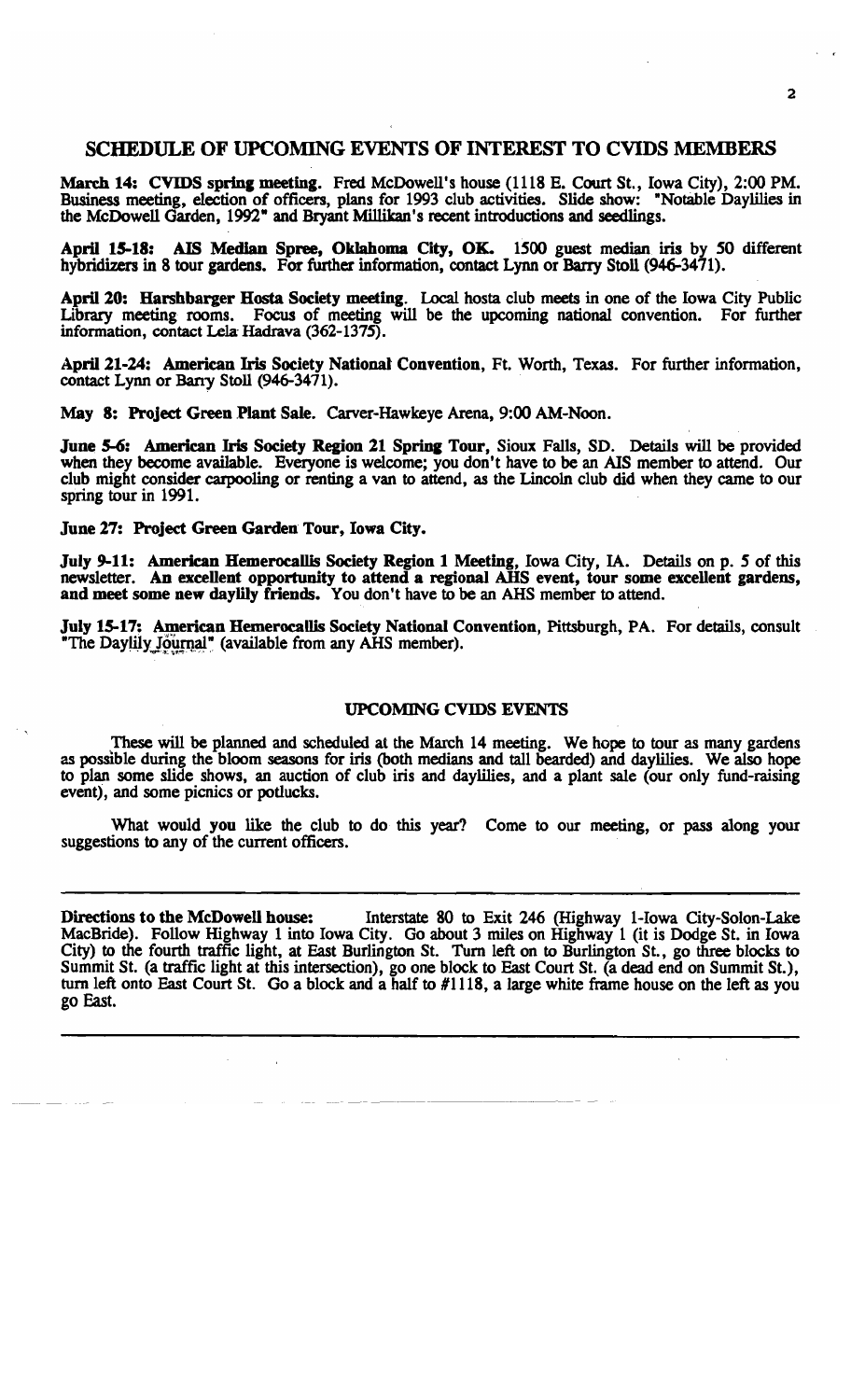President: Barry Stoll R. R. 1, Box 227-C Atalissa, IA 52720 946-3471

Vice-President: Marilyn Little 501 E. 4th St. West Liberty, IA 62776 627-2910

Secretary/Treasurer/Newsletter Editor: Lynn Stoll

# **SPOTLIGHT ON SIBERIANS**

by Lynn Stoll

I've been asked to write a regular column on Siberians for the Region 21 bulletin. I'm delighted to have this opportunity to share with all of you my pleasure in these graceful and wonderfully adaptable members of the Iris family. In the past few years, Barry and I have found ourselves becoming tired of crown rot, leaf spot, and other problems in the TBs, particularly some of those from the West Coast. When a TB dies in our garden now, it's most likely to be replaced by a new Siberian. We grow about 150 different varieties of Siberians, including some exciting recent introductions by Bob Hollingworth, Steve Varner, Currier McEwen, and Bea Warburton. Many of these newer varieties are tetraploids. We've come to feel that these hardy, easy-to-care-for, long-lived perennials are ideally suited to Midwest gardens. They are very cold-hardy once established, and they are not subject to crown rot, leaf spot, or borers. They form beautiful clumps in a few years; the clean, grass-like foliage is attractive all summer, and the slender stalks (ranging from about  $18$ " to about  $42$ ") are quite wind-resistant. The main period of Siberian bloom coincides with the mid- to late-season TB bloom, although some varieties bloom quite a bit earlier or later. Some even rebloom. Colors include white, all shades of blue and purple, pink, lavender, wine-red, and some recently introduced light yellow bitones.

Many iris lovers grow one or two older Siberians, often the vigorous and reliable CAESAR'S BROTHER (Morgan 1932). While these are still useful for landscaping, anyone who tries a few of the newer varieties will be delighted by the variety of forms and colors now available. The newer varieties also have better branching and bud counts, providing a longer period of bloom. Some have quite extended periods of bloom; Warburton's lovely blue SPRINGS BROOK (1988) bloomed for us from late May till mid-July last year, making a stunning blue companion plant for the early daylilies!

What do we recommend for iris lovers who want to try a few Siberians? Two of Bob Hollingworth's recent introductions are extremely popular among our garden visitors. LADY VANESSA (1986), the winner of the 1992 Morgan-Wood medal, is a ruffled beauty with light wine red standards and medium wine red falls. HELIOTROPE BOUQUET (1986; AM-90) is a unique color registered as "light mauve with blue;" an established clump is stunning -- and also long-blooming, with many "late" bloomstalks appearing after the main bloom season. Good modem medium blues are the ruffled MABEL CODAY (Helsley, 1985; Morgan-Wood medal, 1991), and BORBELETA (Wadekamper 1979), a flared deeper blue which has been a particularly good grower here. Among the pure whites, GULL'S WING (McGarvey 1989) and CHRISTMAS WISH (Bellagamba 1979) have fine form; GULL'S WING is a late bloomer and an extremely rapid grower; CHRISTMAS WISH is earlier and a little shorter. The newest color combination in Siberians is white standards with light yellow falls, first seen in BUTTER AND SUGAR (MeEwen, 1976). Because of this color "break," BUTTER AND SUGAR won both the Morgan-Wood Medal in 1981 and the Morgan Award in 1986. However, it is sometimes touchy to transplant. More reliable cultivars with this color combination are Hollingworth·s charming PAS DE DEUX (1988) and Warburton's IsABELLE (1989). Both varieties form lovely, relatively short clumps with pale yellow and white flowers contrasting with deeper yellow buds. In our garden, IsABELLE has been the most vigorous of the three. Two other Siberians which have been popular with garden visitors are 1988 introductions by the Japanese hybridizer Ho Shidara: HELICOPTER, a deep blue-violet, and RIKUGI SAKURI, a pink. Both are flat in form, with 6 falls; we find it particularly interesting that this Japanese hybridizer selected among his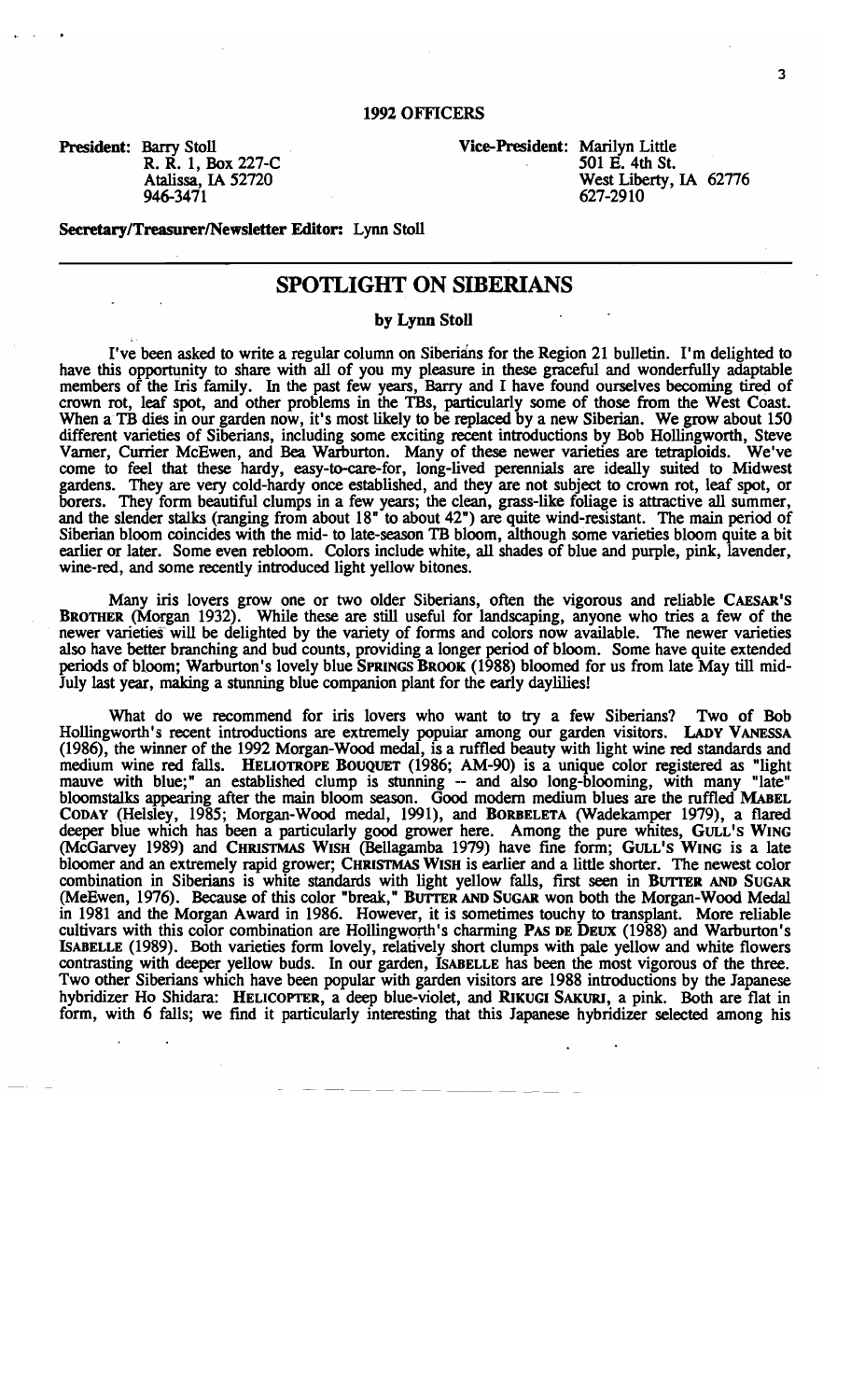#### SPOTLIGHT ON SIBERIANS (Continued)

Siberians a form that looks so much like a Japanese iris! Both HELICOPTER and RIKUGI SAKURI are very free-bloorning and extremely vigorous growers, forming large, dramatic clumps in 2-3 years.

#### About Awards and Medals

Like the bearded irises, newly introduced Siberians become eligible for the American Iris Society Honorable Mention (HM) award two years after they are introduced. Two years after a Siberian (or other iris) has received an HM, it becomes eligible for the next highest award, the Award of Merit (AM). Only four AMs are awarded each year by the AIS judges. Two years after receiving an AM, a Siberian iris becomes eligible for the Morgan-Wood Medal, the highest AIS award for a Siberian iris. (Before 1985, the highest award given- to Siberians was called the Morgan Award. Because of the changes in the Morgan/Morgan-Wood award system, two irises received both awards: BUITER AND SUGAR (Morgan Award 1981, Morgan-Wood Medal 1986) and PINK HAzE (Morgan Award 1984, Morgan-Wood Medal 1988). Although these awards are by no means an infallible guarantee of quality and performance, varieties holding the highest awards are believed to be the best examples of eligible Siberians available at the time of the award. For this reason, new Siberian growers may want to consider these awards when making selections from a bewildering list of unfamiliar varieties. .

#### Morgan-Wood Medal Winners

- 1986 BUTTER AND SUGAR (McEwen, 1987)<br>1987 STEVE VARNER (Briscoe 1978)
- 1987 STEVE VARNER (Briscoe 1978)<br>1988 PINK HAZE (McGarvey, 1980)
- 1988 PINK HAZE (McGarvey, 1980)<br>1989 DANCE BALLERINA DANCE (Va
- 1989 DANCE BALLERINA DANCE (Varner 1983)<br>1990 KING OF KINGS (Varner, 1983)
- 1990 KING OF KINGS (Varner, 1983)
- 1991 MABEL CODAY (Helsley, 1985)

. ..~,-." •. I " ", .~'.' *t '* 

 $\vec{AB}$ 

1992 LADy VANESSA (Hollingworth, 1986)

#### Siberian Iris Convention

If you're already "hooked" on Siberians (or want an unsurpassable introduction to these beauties), consider attending the first-ever Siberian Iris Convention in East Lansing, Michigan, June 11-13, 1993. Registrations are being strictly limited to the first 200 applications, so register soon if you're interested. Tour gardens will include Bob and Judy Hollingworth's Windwood Gardens and five others. Registration fee: \$85 if paid by April 1, \$105 thereafter. Send check (payable to "Iris Connoisseurs of Michigan") to Paul and Carol Morgan, Registrars, G1384 Westwood Dr., Flint, MI 48532-2665. (For further details, see p. 56 of the Jan. 1993 AIS Bulletin.) I will report on this convention in my next column in this space.

#### Sources for Siberian Irises

The Blooming Hill/Jerry & Lela Hadrava, 615 Rosedale Rd. SE, Cedar Rapids, IA 52403. 25+ varieties of Siberians, along with bearded iris, basta, daylilies, and many interesting companion plants.

Borbeleta Gardens, 15980 Canby Ave., Faribault, MN 55021-7652. 65 varieties of Siberians listed, along with Asiatic and oriental lilies, daylilies, and median irises. Spring and fall shipping. Catalog \$3.00.

Chehalem Gardens/Tom & Ellen Abrego, P. O. Box 693, Newberg, OR 97132. 50+ varieties of Siberians,  $35+$  varieties of Spurias from various hybridizers. Nice selection, reasonable prices. Fall shipping only.

Ensata Gardens, 9823 E. Michigan Ave., Galesburg, MI 49053. Primarily Japanese iris, but also list 40+ Siberians. Spring and fall shipping. Catalog \$2.00.

Dlini 1risID. Steve Varner. R. R. 3, Box *S,* Monticello, IL 61856. Varner introductions (Siberians and daylilies), along with a small number from other hybridizers. New Siberian introductions approximately \$75. Fall shipping only.

4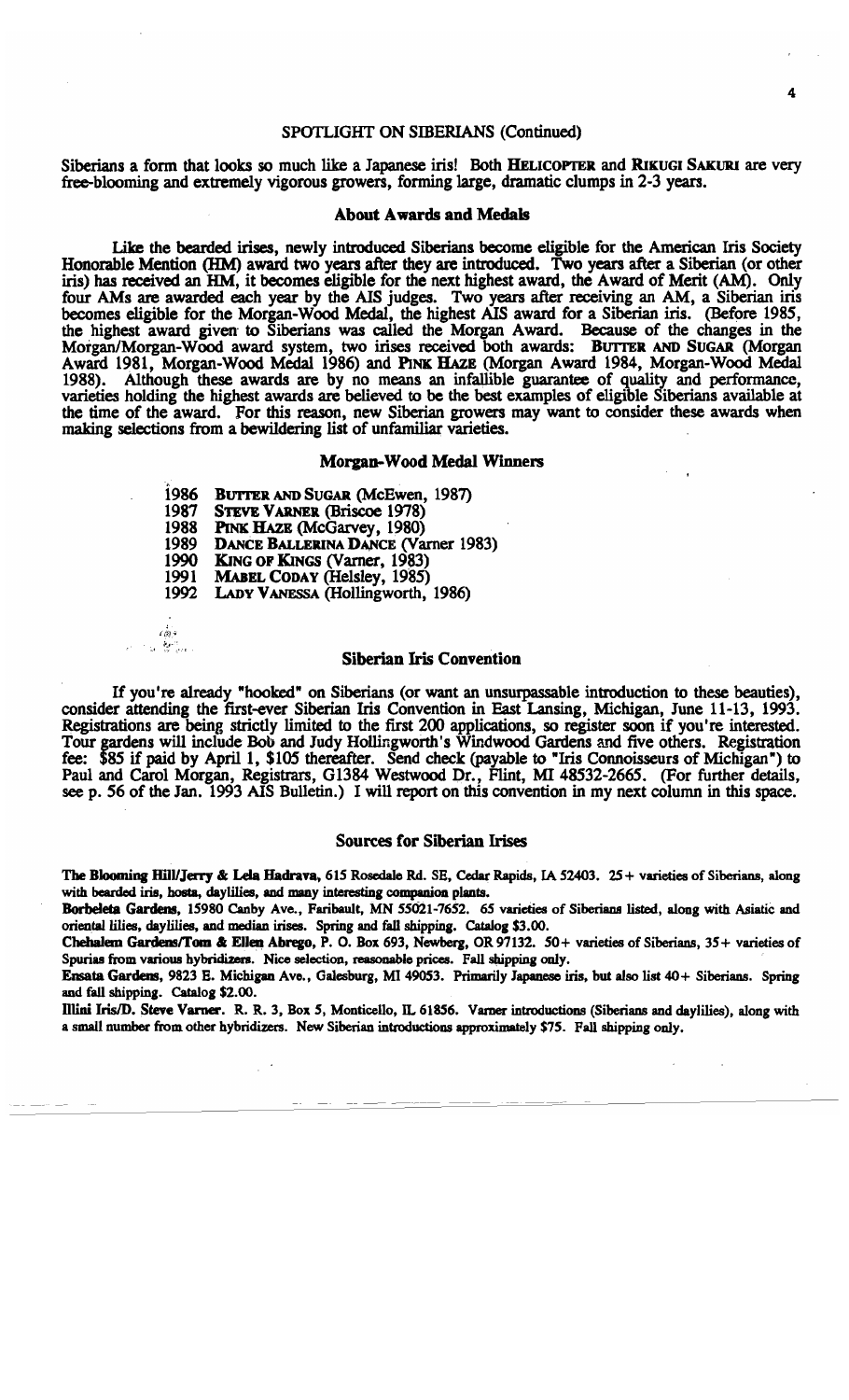Joe Pye Weed's Garden/Jan Sacks & Marty Schafer, 337 Acton St., Carlisle, MA 01741. Siberian and median iris introductions of Bea Warburton and Schafer/Sacks, plus a few from other hybridizers. New intros approximately \$30. Fall shipping only.

Old Douglas Perennials/Anna Mae Miller, 6065 Old Douglas Rd. (N 16th St.), Kalamazoo, MI 49007. Siberian and Japanese iris introductions of Anna Mae Miller, along with  $50+$  selected Siberians from other hybridizers. Spring and fall shipping.

Pope's Perennials/Shirley Pope, 39 Highland Ave., Gorham, ME 04038. New and recent (about the last 5 years) Siberian and Japanese iris introductions by Currier McEwen only. Spring and fall shipping.

Walnut Hill Gardens/Barrett and Lynn Stoll. 999 310th St., Atalissa, IA 52720. 50 varieties of Siberians, along with bearded iris, hosta, and 950+ varieties of daylilies. Some varieties available for spring shipping.

Windwood Gardens/Bob and Judy Hollingworth. 124 Sherwood Road East, Williamston, MI 48895. Hollingworth introductions only. New introductions approximately \$35. Fall shipping preferred; spring shipping at your risk.

(This article was written for the Spring, 1993 AIS Region 21 bulletin.)

#### PREVIEW: 1993 REGION 1 ANNUAL MEETING AND TOUR

. The Cedar Valley Iris and Daylily Society invites you all to the 1993 Region 1 annual meeting and tour July 10-11 in Iowa City, lA. (This is the weekend before the national AHS convention in Pittsburgh.) Headquarters for the meeting will be the Iowa Memorial Union at the University of Iowa. Special guests for the meeting will be Pat and Grace Stamile, who will conduct our judges' training workshop. Pat is widely considered to be one of the country's very finest hybridizers (FLOYD COVE, WATERMELON MOON, FROSTED PINK ICE, STRAWBERRY CANDY, EVER SO RUFFLED), and Grace is doing some very exciting work with tet minis.

Our garden tour will feature three outstanding gardens: Frederick McDowell's garden, with 1200+ of the newest cultivars, primarily tets (possibly the last time this garden will be on a regional tour); Jerry and Lela Hadrava's beautifully landscaped "The Blooming Hill," with an excellent collection of well grown daylilies and many interesting companion plants; and Barry and Lynn Stoll's "Walnut Hill Gardens," featuring 950 different daylily cultivars arranged with companion plants and sculpture along a sunny hillside. The McDowell and Stoll gardens are official AHS Display Gardens. The schedule will be arranged to allow ample time for viewing the extensive daylily collections in all three gardens. Tentative plans are being made for an optional additional Sunday tour of several other excellent gardens in this part of the region.

Mark your calendars now for a weekend of fun, beautiful gardens, good food, and old and new friends. Further details will be provided in the spring; however, we hope all local clubs will schedule their club activities to allow their members to attend the regional meeting.

#### WANTED!!

Articles for newsletter -- short or long, on any subject of interest to our members. Some suggestions: How about your favorite companion plants especially the July-blooming "true blues" and pure whites that complement daylilies (such as *Veronica* "Sunny Border Blue," *Anchusa, £Chinops,* white phlox, white Asiatic lilies), and the pure reds that bloom with the-iris (peonies, oriental poppies, *Lychnis)?*  Or how about your favorite season-extenders, the very early- and very late-blooming daylilies? What 10 varieties of daylilies or iris would you recommend to a new member, and why? What tips can you share about iris or daylily culture or pest control? Please don't be shy - share your ideas and knowledge with others in the group. We can help with editing if you want us to. If each of us contributes just a paragraph or two, this information could be combined into a very helpful article about what is successful *here,* not in some other part of the country. We could even publish our combined article in the regional AIS or AHS newsletter as a contribution by CVIDS.)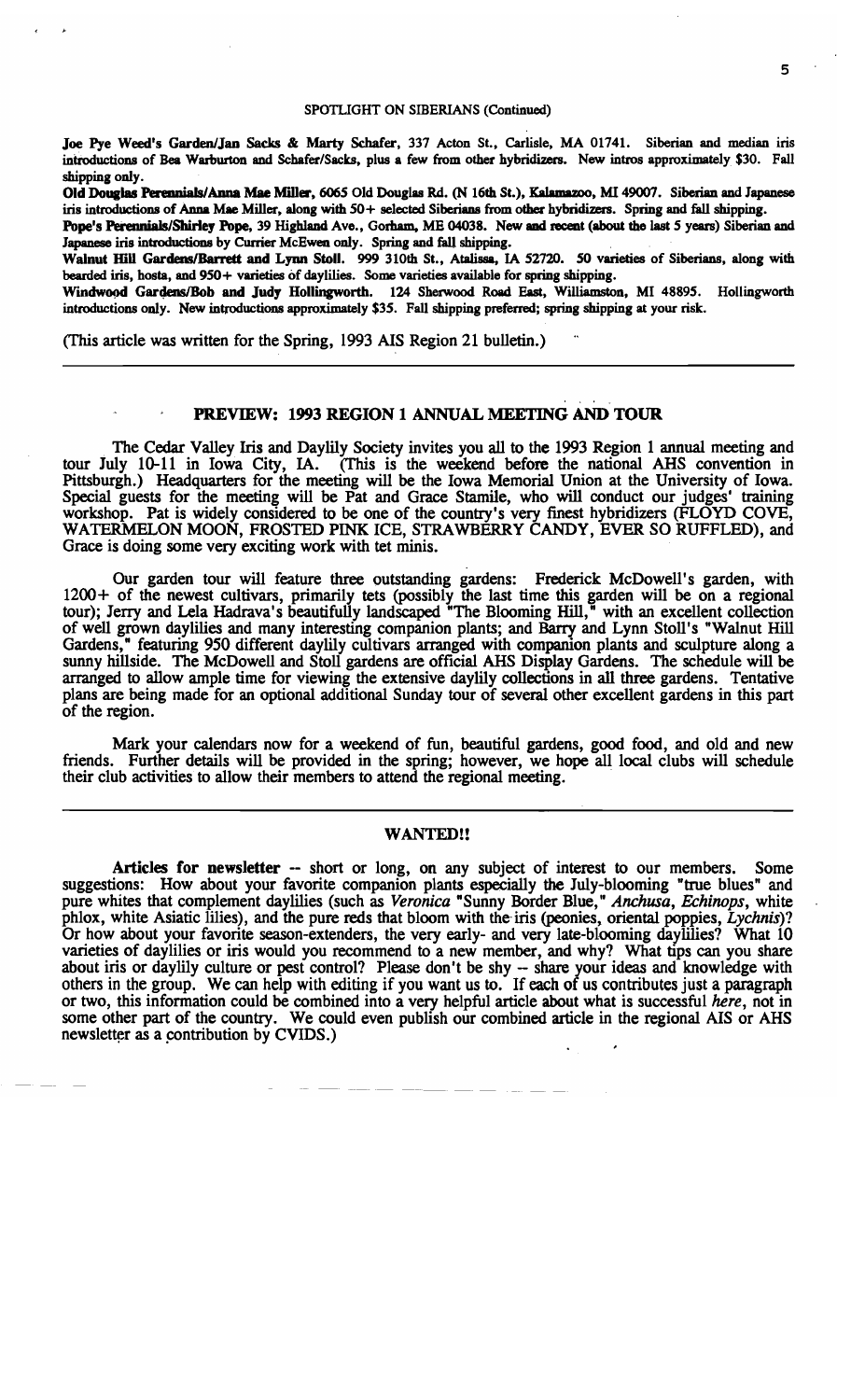#### STRETCH YOUR DAYLILY BLOOM: EARLY AND LATE SEASON-EXTENDERS

### by Lynn Stoll

Most of us who have been growing daylilies any time at all find that we can hardly wait for bloom season to start, and then it seems to be over all too quickly. When we first start growing daylilies, we try to visit outstanding gardens like Fred McDowell's at the height of the bloom season, to see as many different varieties in bloom as possible. But mid-season visitors overlook a number of wonderful cultivars which bloom either very early or very late. By adding some varieties from each of these groups to our gardens, it is possible to extend daylily season in this part of the country from early June till early September  $-$  a full three months of glorious color. Since I'm one of those people for whom daylily season just can't last long enough, for the last few years I've been working hard at trying to collect good "season-extenders" for both ends of the season. It's not always easy to identify these varieties in catalogs and checklists, especially the lates; most hybridizers seem to assume that midseason bloom is the ideal, and many very early- or very late-blooming varieties are registered as Midseason (or perhaps "Early Midseason", etc.) The varieties I have listed here are ones which consistently bloom in our garden among the first  $5\%$  of our 950 different cultivars, or which are among the last  $5\%$  to open.

Many of the very early-blooming daylilies are small-flowered, often related to STELLA DE ORA. STELLA is, of course, the quintessential VE cultivar; in our garden, its show of bright golden yellow begins in early to mid-June; after a brief rest during midseason, it then reblooms steadily till frost. The other two daylilies that begin about the same time for us, sometimes even earlier than STELLA, are MONKEY (Mi11ikan 1984) and LYNN'S DELIGHT (Albers, 1992); both are offspring of STELLA. MONKEY is a bright yellow mini with a red eye; the flower is about the same size as STELLA, but the scapes are taller and better branched than STELLA. MONKEY is a reliable rebloomer, though not as continuous as STELLA. We grew LYNN'S DELIGHT as an unnamed seedling in our garden for several years before we persuaded Chicago hybridizer Don Albers to introduce it last year. It's often the first daylily to bloom for us in early June, and its bud count of 40-50 on established plants makes it a mass of color for over a month, at a time when few other perennials are in bloom. The 3 1/2" flowers are a ruffled light creamy apricot, with good substance; new blooms open in the evening, before old ones begin to close. LYNN'S DELIGHT has never rebloomed in our garden, though it is reported to rebloom in the South. Two other VE small-flowered yellows which are nearly ever-blooming when established are GOLDEN: FOUNTAIN (Talbott 1988) and BUTTERFLY CHARM (Dunbar 1986). GOLDEN FOUNTAIN is a vigorous light lemon yellow which makes a pretty clump, although the individual flower form is not exceptional. BUTTERFLY CHARM is a rich butter yellow with heavy substance and very round form, vigorous growth, exceptional branching, and 30 or more buds per scape; it's one I recommend highly to garden visitors.

The first large-flowered daylily to bloom for us most years is PAPER BUTTERFLY (Morss 1983), a deep rose pink with a striking violet eye. This honor was shared this year by AUSPICIOUS (Gates 1986), a fragrant creamy yellow double with good substance. I received this as a bonus plant a few years ago, and since it's an evergreen double, I wasn't very optimistic about its chances in Iowa. But it's proven itself to be extremely vigorous in our garden; it rebloomed almost continually all summer, being stopped only by our October freeze. For an early pink, I usually recommend JUDITH (Harris 1977), a vigorous rose pink Tel. However, this year the first pink to bloom was CANDY FACfORY (Wild, 1983), which is registered as ML! It's a nice clear pink with good bud count and a long bloom period. My earliest red is RED SIREN (Claar-Parry 1966). It's a good but not outstanding cultivar which I might not keep if it were a midseason bloomer; but it's a good grower, and I'm grateful for the early splash of red in the garden. It also reblooms some every year late in the season. Two other good early red tets are CHARLES JOHNSON (Gates 1981), a vigorous cherry red which has been a superb performer for me, and SEDUCTOR (Gates 1984), a clear apple red.

Spalding's JOLLY LAD (1980) is a charming, round light yellow with red eye. Although it's an evergreen, I've grown it for over 5 years and it's never shown any sign of being less than perfectly hardy and vigorous. It's always one of the first few to bloom, but would be quite distinctive even among hundreds in bloom at midseason. KECIA (Munson 1979) is another evergreen tet that has been exceptionally vigorous and hardy in my garden for several years; it's a pretty cream yellow and a consistent very early bloomer.

--~-- ----

6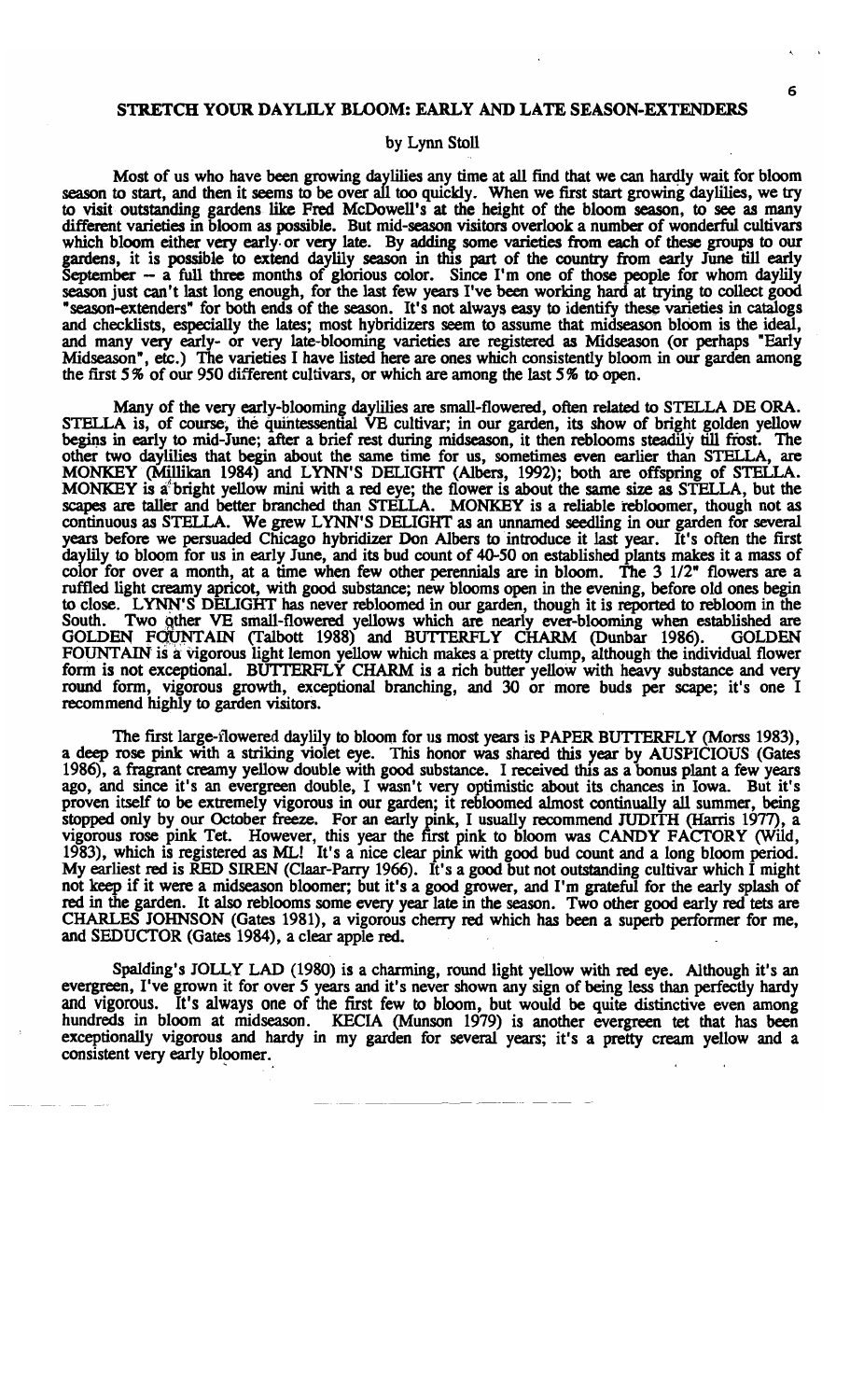#### STRETCH YOUR DAYLILY BLOOM (Continued)

In the last few years I've been concentrating particularly on adding to my collection of latebloomers -- I guess I just can't bear to see daylily season end each year! Millikan's HARVEST HUE (1983) is one of my favorite very late cultivars, usually one of the last in bloom. It's a rich rusty orange tet with good form and better-than-average bud count. HARVEST HUE is' similar to Millikan's HAT DANCE (1983), another late variety, but HARVEST HUE has been a better overall performer for me, and I like the color and form a little better.' Two of Pat Stamile's lates, PRIDE OF MASSACHUSETTS (registered in 1987) and REGAL FINALE (1989), have been very good in our garden. PRIDE OF MASSACHUSETTS is a large cream-white with the outstanding form that we have come to expect from Pat; it's an excellent grower and makes a beautiful clump in the August garden. I'm surprised that it isn't better known. REGAL FINALE is a rich purple which fully deserved the 1992 Eugene Foster Award for the best late-blooming daylily. In our garden, Stamile's PHOENICIAN RUFFLES (1986), another lateblooming deep purple, has been even better than REGAL FINALE in terms of flower form, growth, and overall bloom. However, Fred McDowell says PHOENICIAN RUFFLES has "been tender in his garden, so apparently it's not as consistent as REGAL FINALE.

The latest-blooming red in our garden is always CHICAGO APACHE (Marsh 1982), a tall, vibrant true red with very good branching and bud count. (It's registered as Midseason.) It shows no tendency toward fading in full sun  $-$  although by its peak bloom time in August, the sun is not so intense as in mid-July. Two other good late red tets are ILLINI JACKPOT (Varner 1983) and JAMES MARSH (Marsh 1981). ILLINI JACKPOT is a little earlier than the other two; it's quite tall, like CHICAGO APACHE, but a darker red, with 40 or more buds per scape. JAMES MARSH is a ruffled bright scarlet red with a green throat; it grows well and makes a nice clump effect in August (though it's registered as EM!). All of the lates mentioned so far have been large-flowered varieties, and we tend to think of the small-flowered varieties as generally early. However, BRIDGET (pittard 1974) is a nice late-blooming dark red mini which provides some variety in the August daylily garden.

Several of the latest bloomers in our garden are from Oscie Whatley. These include LAHAINA (1977), a lovely tet yellow self which grows well and makes a beautiful clump in August; MALIHINI (1976), a distinctive, rich-looking bronze-yellow blend (tet) with a green throat; TUSCAN (1987), a gorgeous ruffled pink-yellow polycrome tet which is a very rapid grower; and OLIVETTE (1973), a distinctive rose-tipped yellow with good form. However, one well-known Whatley late that has been a disappointment to me has been YUMA (1980); the flower is truly lovely, but it's been a very poor grower that seems to have trouble opening well.

Another VL cultivar which deserves to be more widely grown is LUSTY LITTLE LULU, from Chicago hybridizer Bob Bearce (1984). LUSTY LITTLE LULU is a ruffled 3" apricot-peach tet with good form and good bud count which won an HM this year; it's always one of the very last to bloom in our garden. ORCHARD SPRITE (Millikan 1981) is a pinkish orange tet which is also a very good grower for us; it's a little earlier than LUSTY LITTLE LULU, with a larger flower, but a less refined form. ANNA MAE HAGER (Hagerstrom 1986) is a tall yellow tet (registered at 36") which has been outstanding for vjgor, branching and bud count. However, for flower form I prefer LAHAINA among the August yellows. SAFFRON GLOW (peck 1982) is a beautiful ruffled light gold; it opens well, with excellent form and good substance. Although it's registered as Midseason, it's always one of the last clumps in bloom for us. Three cream-pink lates that have done very well in our garden for several years are CRISSY (Harris 1979), a pretty cream-pink blend; CREAM DESIRE (Lenington 1978), a round nearwhite that is the latest of this group; and GEISHA GOWN (Moldovan 1977), a cream tet which is taller than the other two. Lenington's LATE THRILL (1972) is an interesting pink and cream bitone which probably wouldn't "make the cut" in the midseason garden, but it's different from any of the other August bloomers that I'm familiar with. Two older "classic" late tets which I think are still excellent cultivars are GOLDEN PRIZE (peck 1969), a rich gold with good form, and SOMBRERO WAY (Reckamp 1973), an apricot-peach blend. Both are widely grown and quite inexpensive. Another good older late cultivar which is less widely known is WOODBURN (Allgood 1973), a blend of yellow, copper, and strawberry red which is an extremely rapid multiplier.